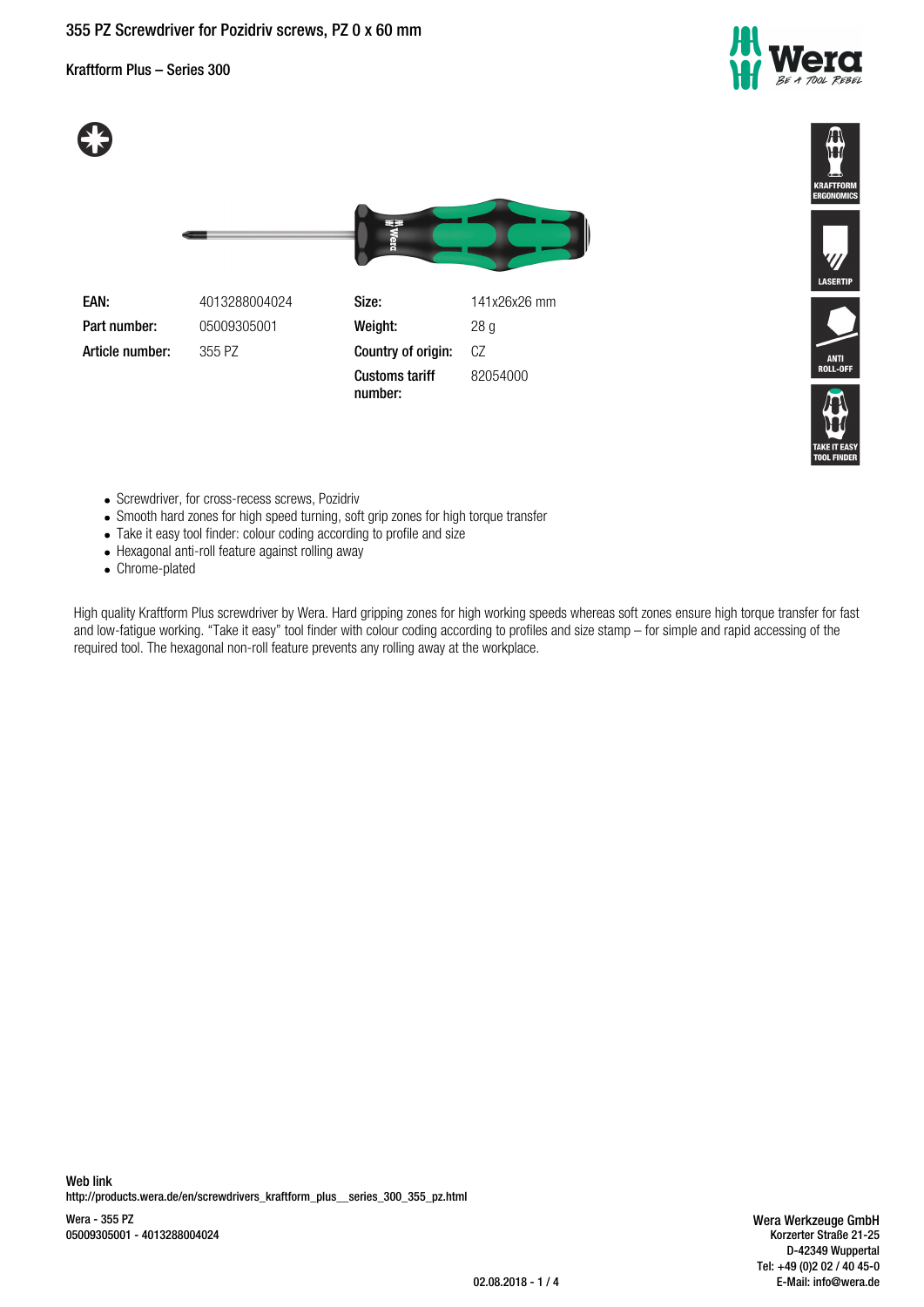Kraftform Plus – Series 300



**Lasertip prevents slipping out Lasertip Lasertip Reduced contact pressure** 



Kraftform Plus screwdrivers – ergonomics you can grasp. They relieve the entire hand-arm system even when used intensively. Along with other technical and product advantages such as the Lasertip for a secure fit in the screw head, Kraftform screwdrivers are the ideal choice whenever manual screwdriving jobs are concerned.



It happens time and time again that the tip slips out of the screw head when screwdriving, sometimes damaging valuable surfaces or even causing injury. The tips of the Wera Lasertip screwdrivers are microscopically roughened by means of a laser. This rough surface literally "bites" itself firmly into the screw head. Slipping out becomes a thing of the past.



A precisely-focused laser creates a sharp-edged surface structure. This laser treatment results in an edge hardness of up to 1000 HV 0.3. Wera Lasertip "bites" itself into the screw head and prevents any slips out of the recess. It is available for screwdrivers for slotted, Phillips and Pozidriv screws.

Wera Lasertip reduces the contact pressure required and enhances force transfer – meaning less screwdriving effort is required. Screwdriving becomes safer and easier.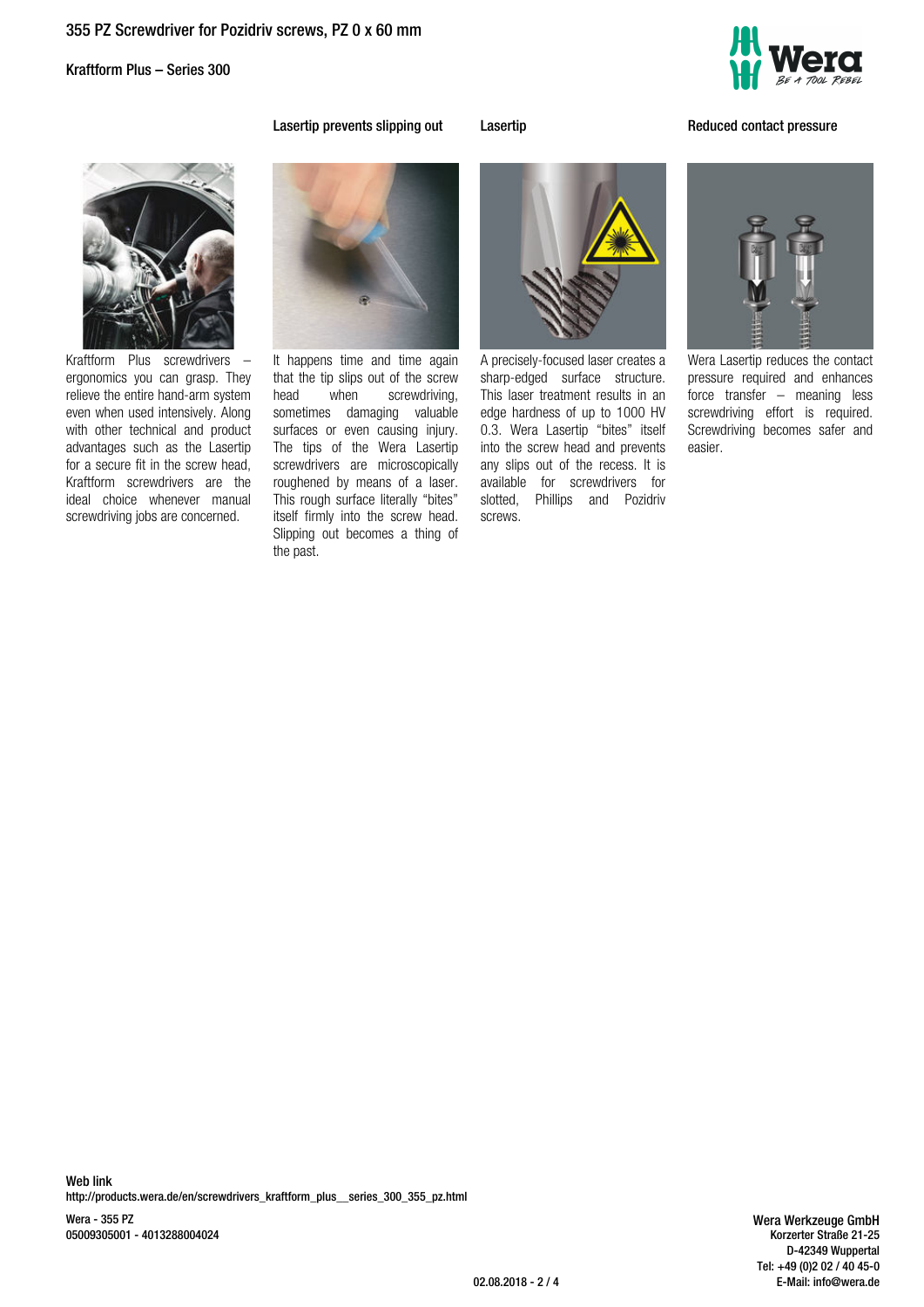# **355 PZ Screwdriver for Pozidriv screws, PZ 0 x 60 mm**

Kraftform Plus – Series 300



**Kraftform Rapid hand repositioning Non-roll feature "Take it easy" Toolfinder**



The basic idea for the prototype of the Kraftform handle – that the hand should dictate the design – has, right through to today, proved to be correct. In cooperation with the internationally recognised Fraunhofer IAO Institute, Wera developed a screwdriver handle designed to match the shape of the human hand as long ago as the 1960s. After a long development phase, the Wera Kraftform handle was launched to the market in 1968. It has been optimised through the years with new technologies, but has kept its proven shape. After all, the human hand has not changed either.

**Further versions in this product family:**



The hard materials used for the handle ensure rapid hand repositioning without any danger of the skin "sticking" to the handle. The surrounding hard zones with large diameters glide like wheels across the hand.



The hexagonal non-roll feature prevents any rolling away at the workplace.

Screwdrivers with "Take it easy" tool finder: colour coding according to profile and size stamp.

|                          |                 | u,  | ₩   |      | o,   |
|--------------------------|-----------------|-----|-----|------|------|
|                          |                 | mm  | mm  | mm   | inch |
| 05009305001 <sup>1</sup> | PZ <sub>0</sub> | 60  | 81  | 3.0  | 23/8 |
| 05009310001              | PZ <sub>1</sub> | 80  | 98  | 4.5  | 31/8 |
| 05009312001              | PZ <sub>1</sub> | 200 | 98  | 4.5  | 8    |
| 05009313001"             | PZ <sub>1</sub> | 300 | 98  | 4.5  | 12   |
| 05009315001              | PZ <sub>2</sub> | 100 | 105 | 6.0  | 4    |
| 05009317001              | PZ <sub>2</sub> | 200 | 105 | 6.0  | 8    |
| 05347743001              | PZ <sub>2</sub> | 250 | 105 | 6.0  | 10   |
| 05009319001"             | PZ <sub>2</sub> | 300 | 105 | 6.0  | 12   |
| 05009320001              | PZ <sub>3</sub> | 150 | 112 | 8.0  | 6    |
| 05009325001"             | PZ <sub>4</sub> | 200 | 112 | 10.0 | 8    |
|                          |                 |     |     |      |      |

1) without Lasertip